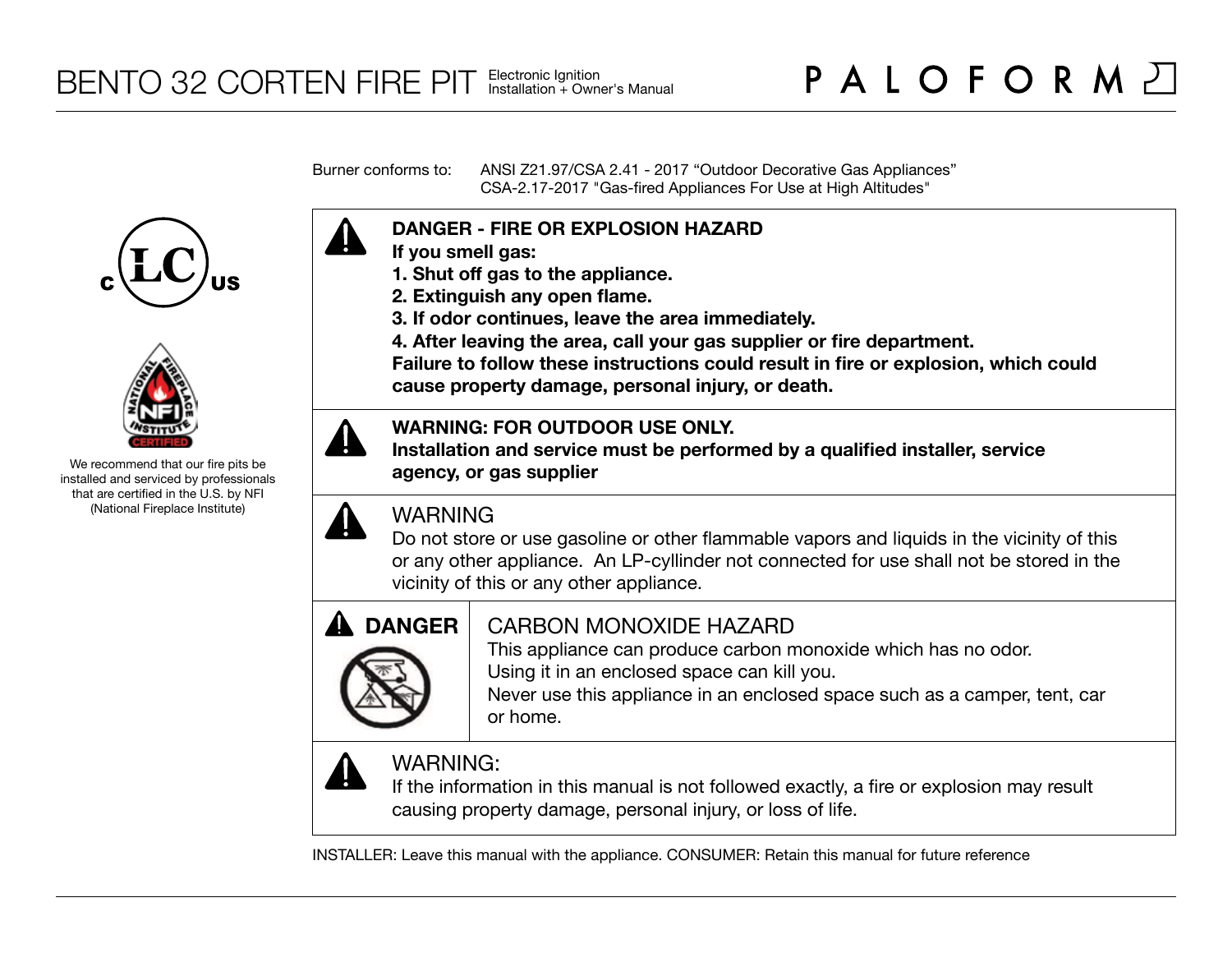# WARNINGS:

IMPORTANT: This appliance should be inspected before use and at least once annually by a qualified service person.

More frequent cleaning may be required as necessary. It is imperative that the control compartment, burners and circulating air passageways of the appliance be kept clean.

DANGER: Carbon monoxide poisoning can lead to death!

CARBON MONOXIDE POISONING: Early signs of carbon monoxide poisoning resemble the flu, with symptoms including headache, dizziness, or nausea. If you experience these signs, the Fire Pit may not be working properly. Get fresh air at once! Have the Fire Pit serviced. Some people are more affected by carbon monoxide than others, including pregnant women, people with heart or lung disease or anemia, those under the influence of alcohol, and those at high altitudes.

#### NATURAL GAS AND PROPANE:

To assist in detecting leaks, an odorant has been added to natural gas and propane. However, this odorant can fade, and gas may be present even though no odor exists. Make certain you read and understand all warnings. Keep this manual for reference. It is your guide to safe and proper operation of this appliance.

WARNING: Any modification to this appliance or its controls can be dangerous.

- 1. This appliance, as supplied, is only for use with the type of gas indicated on the rating plate.
- 2. When this appliance is connected to a fixed piping system, the installation must conform to local codes. or in the absence of local codes, to the National Fuel Gas Code, ANSI Z223.1/NFPA 54, or the International Fuel Gas Code.
- 3. Keep the appliance area clear and free from combustible materials, gasoline and other flammable vapors and liquids
- 4. Do not burn solid fuel in this appliance. Do not use this appliance to cook food or to burn paper or other objects.
- 5. Children and adults should be alerted to the hazards of high surface temperatures and should stay away to avoid burns or clothing ignition.
- 6. Clothing or other flammable materials should not be hung from the appliance, or placed on or near the appliance.
- 7. Young children should be carefully supervised when they are in the area of the appliance.
- 8. Do not use the appliance if any part has been under water. Immediately call a qualified service technician to inspect the appliance and to replace any part of the control system and any gas control which has been under water.
- 9. Inspect the appliance before each use.

10. Turn the appliance off and let cool before servicing, installing, repairing or covering. Any guard or other protective device removed for servicing the appliance must be replaced prior to operating the appliance. Only a qualified service person should install, service, or repair the appliance.

## HIGH ALTITUDE INSTALLATION

The appliance is certified for installations up to 4500' (1372 m) above sea level. At this altitude range, no changes to the appliance are required. Please contact Paloform for information regarding installation above 4500' (1372 m).

## LOCAL CODES

The installation of this appliance must conform with local codes, or in the absence of local codes, with the National Fuel Gas Code, ANSI Z223.1 • NFPA 54; National Fuel Gas Code; Natural Gas and Propane Installation Code, CSA B149.1; or Propane Storage and Handling Code, CSA B149.2, as applicable.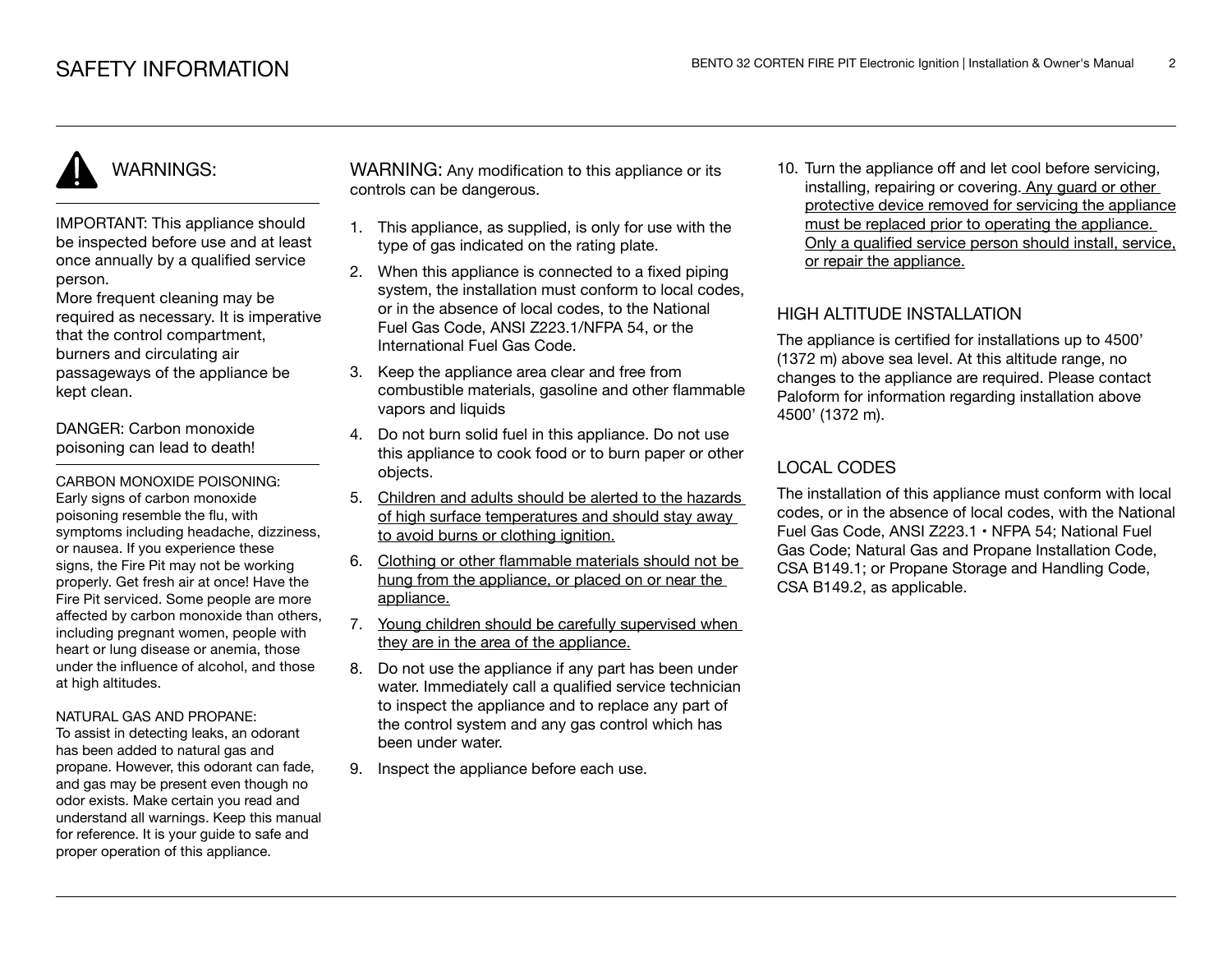

that will be permanently damaged or stained by rust bleed.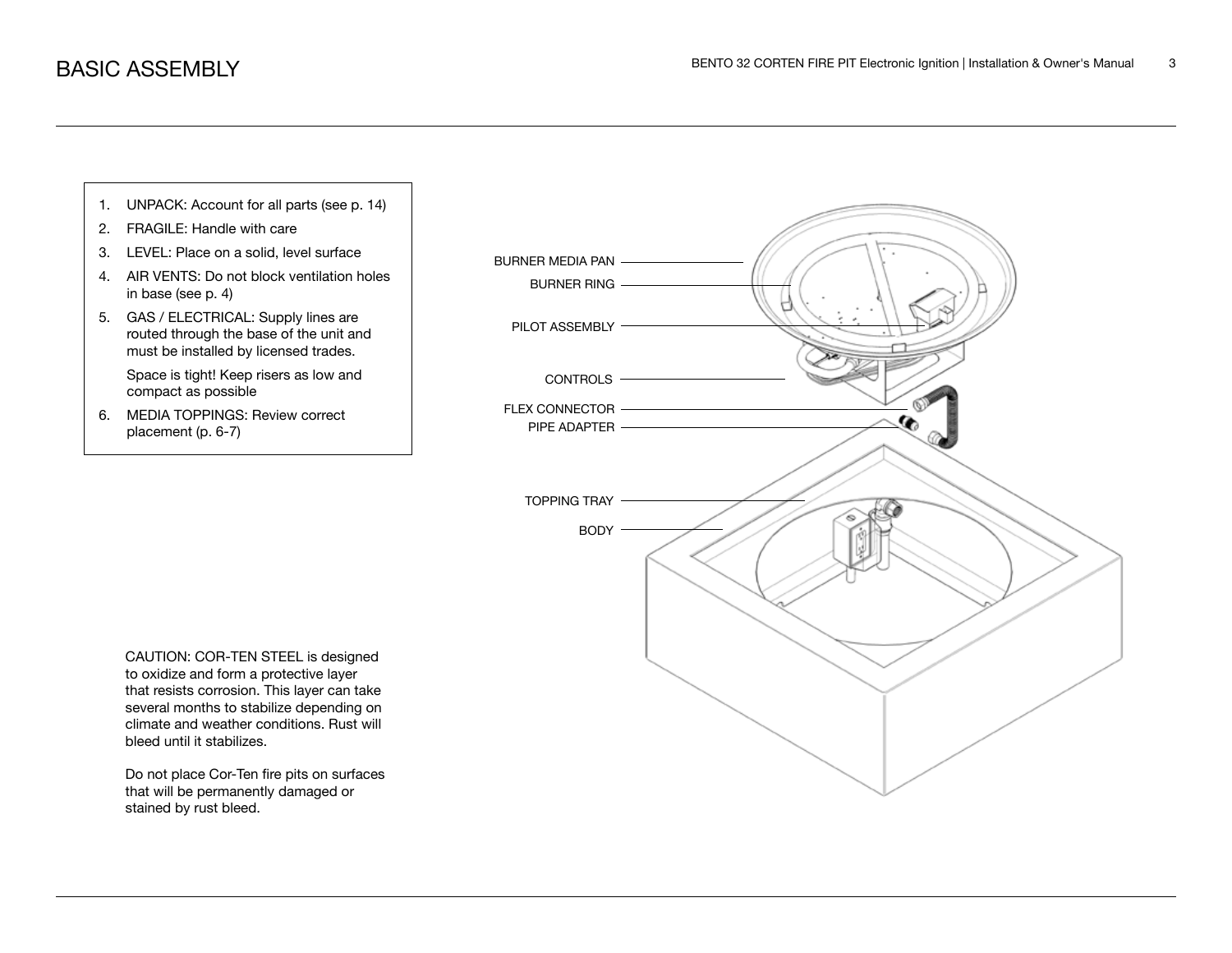

|                       | NATURAL GAS                                                                                                                                                                  | PROPANE      |  |
|-----------------------|------------------------------------------------------------------------------------------------------------------------------------------------------------------------------|--------------|--|
| Burner Model #        | CIR-E-18                                                                                                                                                                     | CIR-E-18P    |  |
| Max Heat Input        | 69,000 BTU/h                                                                                                                                                                 | 60,000 BTU/h |  |
| Inlet Pressure - Min. | $4.5"$ W.C                                                                                                                                                                   | 11.0" W.C.   |  |
| Inlet Pressure - Max. | $10.5"$ W.C.                                                                                                                                                                 | 13.0" W.C.   |  |
| Orifice Size          | 18                                                                                                                                                                           | 37           |  |
| <b>Burner Ports</b>   | 68                                                                                                                                                                           | 68           |  |
| Port Size             | 1/8"                                                                                                                                                                         | 1/8"         |  |
| Electrical            | 120V 15A Outdoor Receptacle - Dedicated<br>Circuit with Wall Switch, Burner connects<br>via an AC adapter. Must be installed and<br>grounded in accordance with local codes. |              |  |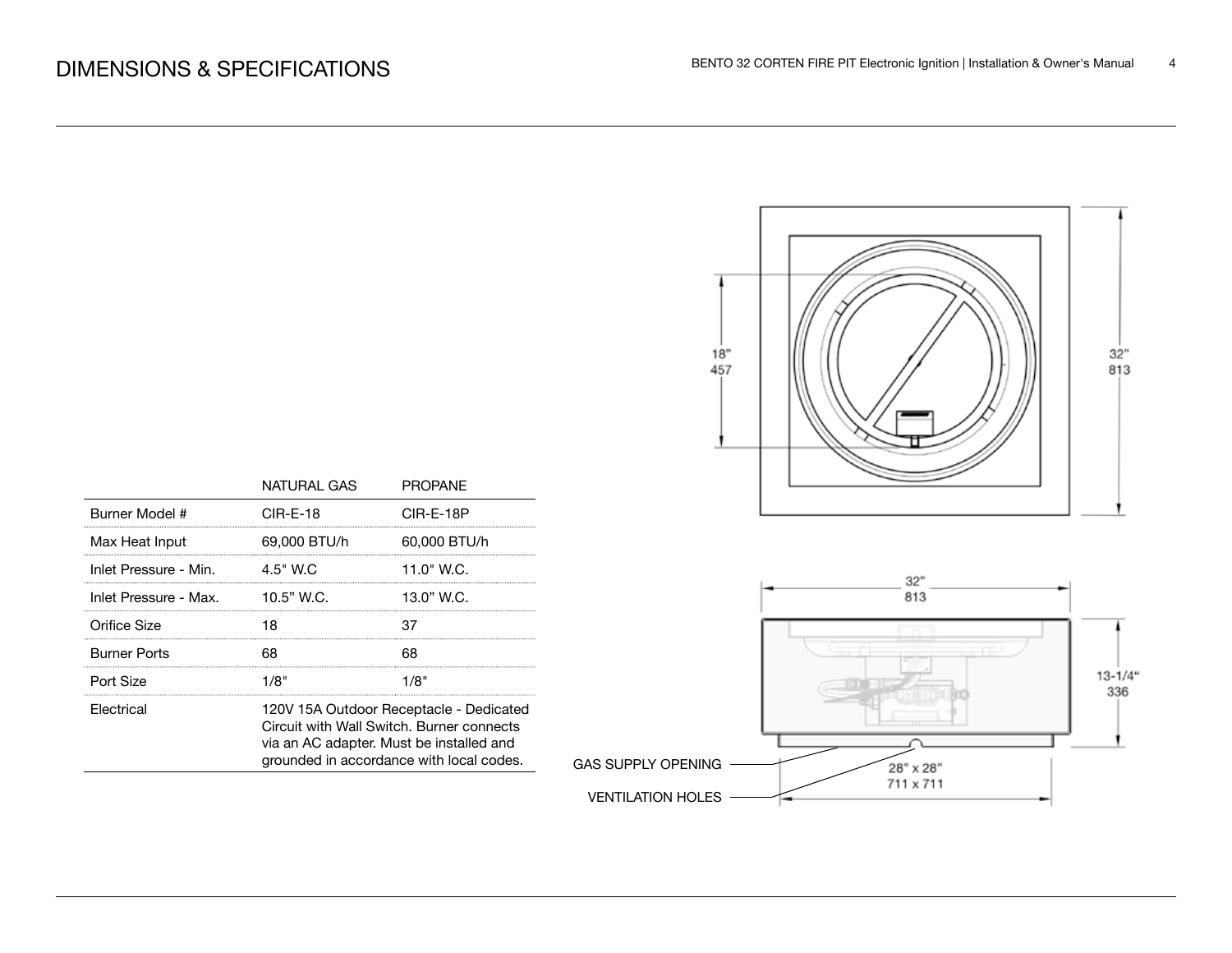

## FIG 1. MINIMUM CLEARANCES TO COMBUSTIBLES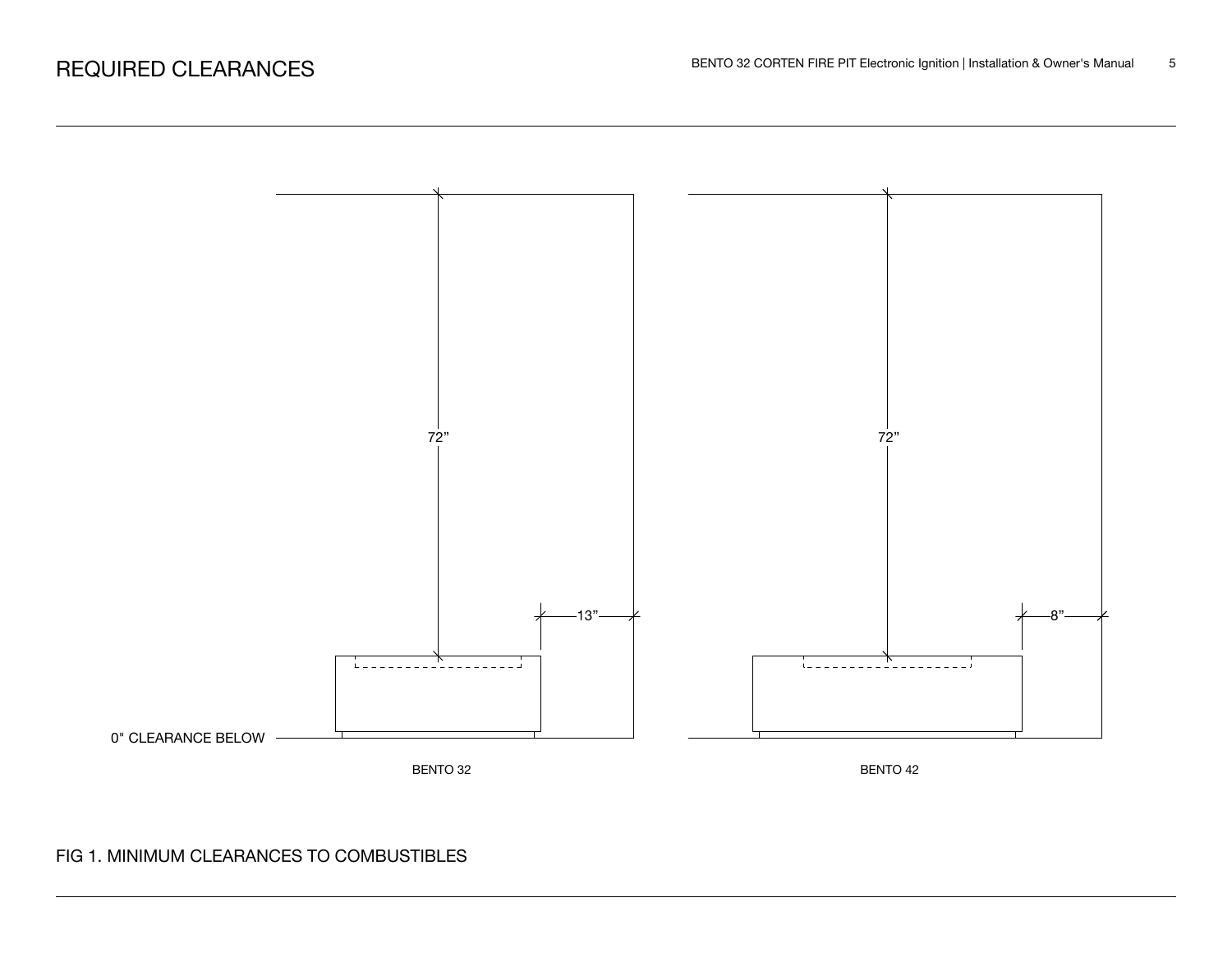#### WARNING:

Failure to position parts in accordance with these diagrams and instructions and/or failure to use parts specifically approved for use with this appliance may result in property damage or personal injury.

Do not remove the data plates attached to the Outdoor Fire Pit Burner. These plates contain important information.

#### NOTICE:

Installation and repair should be done by a qualified service person. The appliance should be inspected before use and at least once annually by a qualified service person. More frequent cleaning may be required as necessary. It is imperative that control compartment, burner ports and circulating air passageways of the appliance be kept clean.

## CAUTION:

New Lava Rock may pop or crackle when first heated. This should subside after 30 minutes to one hour or more of operation. Maintain safe distance during this time.

## TO ASSEMBLE THE FIRE PIT

- 1. Connect the Burner Assembly to the gas/propane supply using the supplied flex connector and following the instructions on page 8.
- 2. Carefully leak test all connections following the procedure on page 8.
- 3. Fill the burner pan evenly with burner media (crushed tempered glass for natural gas; volcanic rock for propane). Do not obstruct the pilot lighting port with burner media! Use burner media supplied by Paloform only!
- 4. Follow the Initial Lighting Instructions on page 9. Make sure that the flame carries to all parts of the burner. Turn OFF the appliance and let it cool before proceeding to the next step.
- 5. Evenly distribute decorative topping (river stones, crushed glass or lava rock) on top of burner media. An uneven or excessively thick layer of topping can result in an uneven flame.
- 6. Do not cover pilot shield. Keep the lighting port open and free of media. Do not use any media not supplied by the manufacturer!









LIGHTING PORT: DO NOT OBSTRUCT



BURNER MEDIA DECORATIVE TOPPING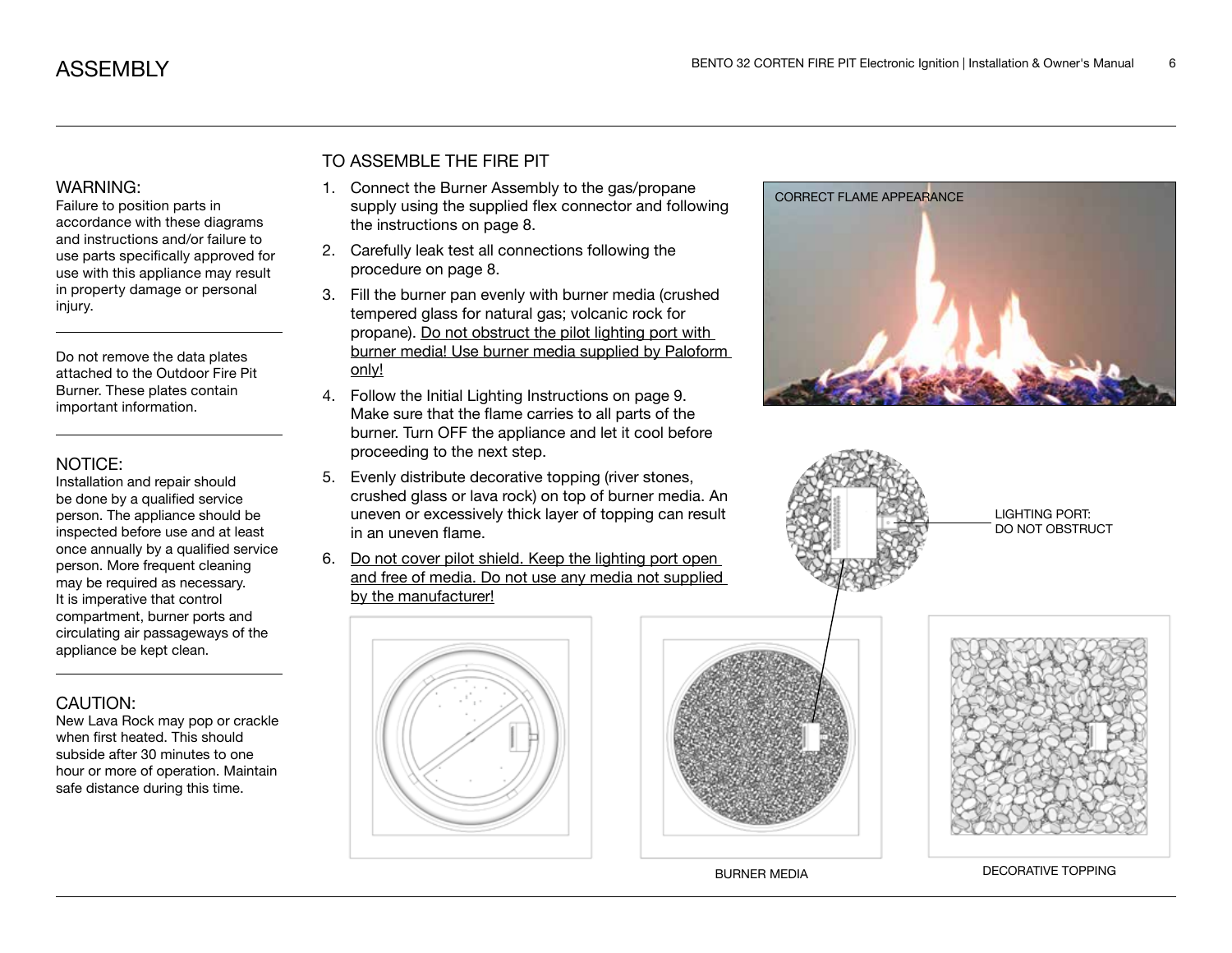CAUTION: Do not use any media over the burner that have not been supplied by Paloform. Landscape stone or other natural or manufactured materials may explode when heated.

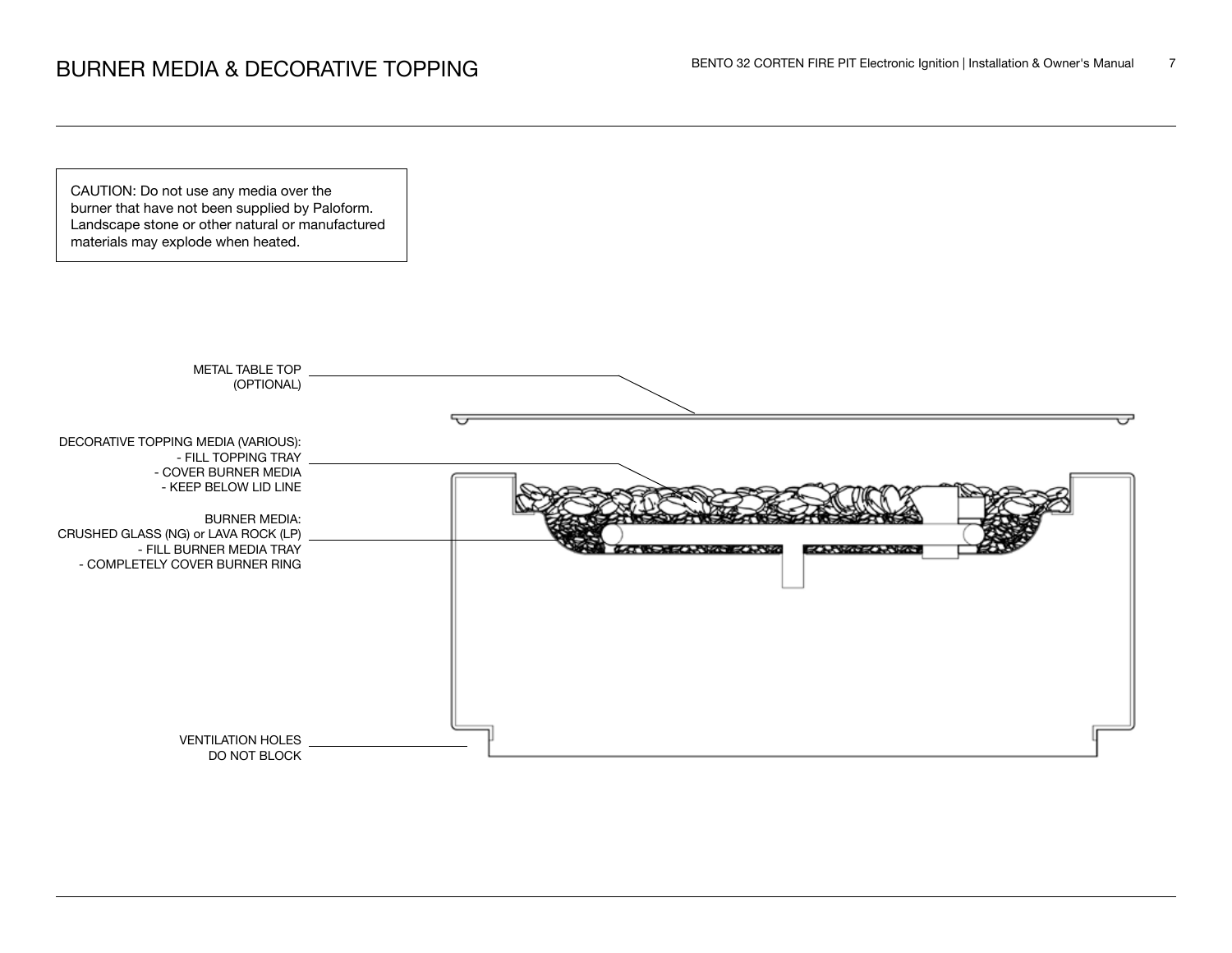# WARNING:

A qualified service person must connect the appliance to the gas supply. Follow all local codes.

#### CAUTION:

Use only new black iron or steel pipe. Internally tinned copper tubing may be used in certain areas. Use pipe of 1/2" diameter or greater to allow proper gas volume to Outdoor Fire Pit Burner. If pipe is too small, undue loss of pressure will occur.

### INSTALLATION ITEMS NEEDED:

Before installing the Outdoor Fire Pit, make sure you have all items listed bellow:

- piping (check local codes)
- sealant
- manual shutoff valve
- adjustable (crescent) wrench or pliers
- sediment trap
- tee joints
- pipe wrench

## INSTALLATION REQUIREMENTS

Installation must include a manual shutoff valve, union, and plugged 1/8" NPT tap. Locate NPT tap within reach for test gauge hook up. NPT tap must be upstream from the appliance.

Apply pipe joint sealant lightly to male threads. This will prevent excess sealant from going into pipe. Excess sealant in pipe could result in a clogged burner injector.

Install sediment trap in supply line as shown below. Locate sediment trap where it is within reach for cleaning and trapped matter is not likely to freeze.

A sediment trap prevents moisture and contaminants from entering the Outdoor Fire Pit controls. If a sediment trap is not installed, or is installed incorrectly, the unit may not work properly.

APPROVED FLEXIBLE GAS HOSE

## CHECKING GAS CONNECTION

WARNING: Test all gas piping and connections for leaks after installing or servicing. Correct all leaks immediately.

WARNING: Never use an open flame to check for a leak. Apply a mixture of liquid soap and water to all joints. Bubbles forming on joints while the gas is running indicate a leak. Correct all leaks at immediately.

Test Pressures in Excess Of 1/2 psi (3.5 kPa) This appliance and its individual shutoff valve must be disconnected from the gas supply piping system during any pressure testing of that system at test pressures in excess of ½ psi (3.5 kPa).

Test Pressures Equal To or Less Than 1/2 psi (3.5 kPa) This appliance must be isolated from the gas supply piping system by closing its individual manual shutoff valve during any pressure testing of the gas supply piping system at test pressures equal to or less than ½ psi (3.5 kPa).

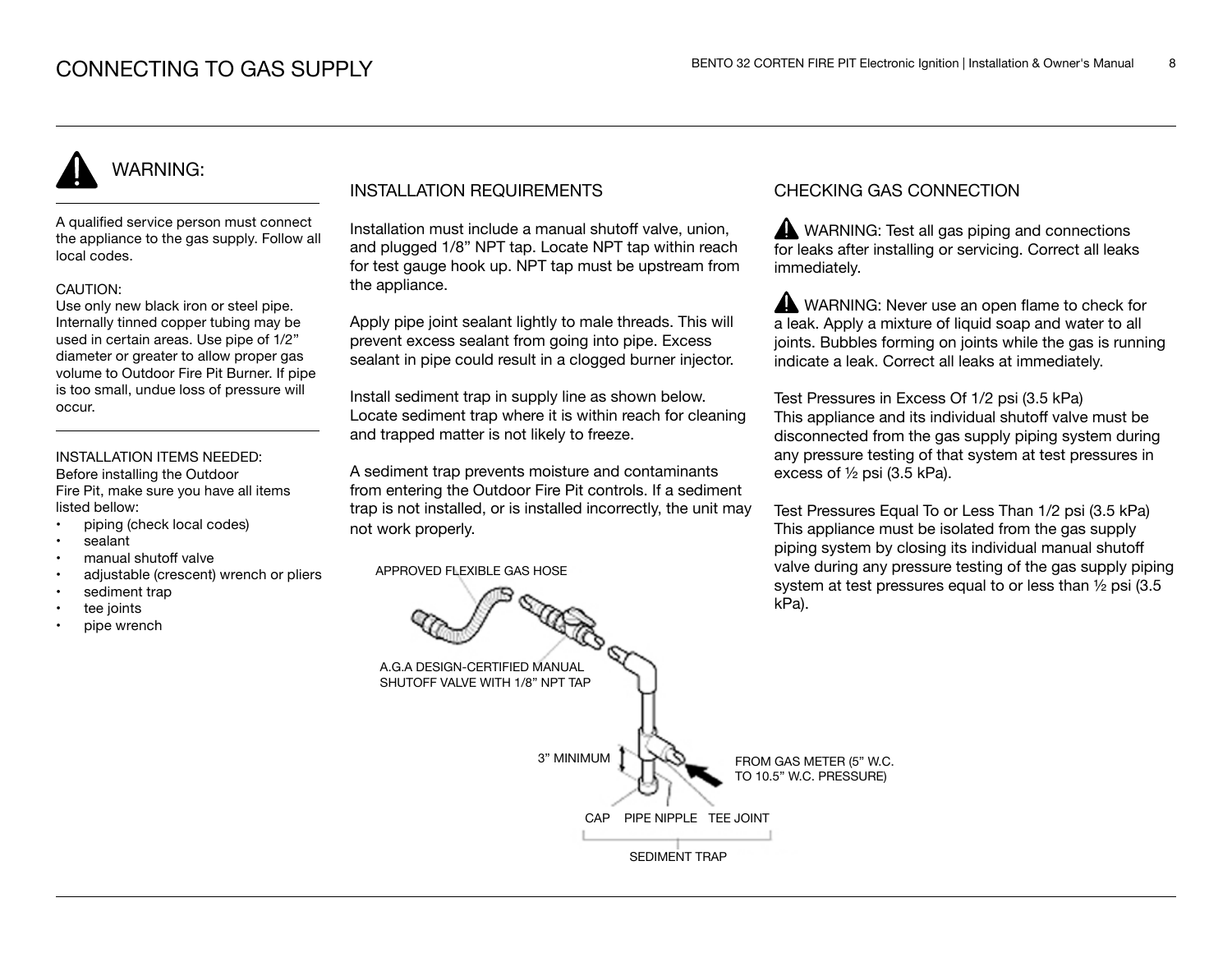# WARNINGS:

Failure to follow these instructions exactly may result in fire or explosion causing property damage, personal injury or loss of life.

Before operating the appliance, check all around the appliance area and on the surrounding floor for the smell of gas - some gas is heavier than air and may settle on the floor in the event of a leak. IF YOU SMELL GAS, follow the safety instructions on page 1 of this manual.

This appliance is equipped with an ignition device that automatically lights the pilot. Do not try to light the pilot manually.

The main gas valve in this appliance is not serviceable and does not have any control knobs or switches to operate. Do not remove the heat shields covering the valve and electronic devices. Do not try to repair or modify the valve, as doing so may result in a fire or explosion. Call a qualified service technician if you have any safety concerns.

Do not use this appliance if any part of it has been under water. Immediately call a qualified service technician to inspect the appliance and to replace any part of the control system and any gas control that has been under water.

Improper installation, adjustment, alteration, service or maintenance can result in injury or property damage. For assistance or additional information, consult a qualified installer, service agency or the gas supplier.

Do not store or use gasoline or other flammable vapors or liquids in the vicinity of this appliance.

## INITIAL LIGHTING INSTRUCTIONS

Before placing burner assembly into a housing:

- 1. Purge air from the supply line.
- 2. Test for leaks in each of the following locations:
	- The gas supply line connection to the main valve;
	- The Burner connections and pilot;
	- All joints on the valve and control body;
	- All field made joints and gas shutoff valves;
	- All factory made joints and connections.
- 3. You may check for gas leaks using one of the following methods only:
	- Soap and water solution. WARNING: If using a soap and water solution to test for leaks, DO NOT spray the solution onto electronic parts;
	- An approved leak testing spray;
	- An electronic sniffer. NOTE: Remove any excess pipe compound from connections if using this method, as the compound can set off electronic sniffers.

## DANGER: NEVER USE AN OPEN FLAME TO CHECK FOR GAS LEAKS.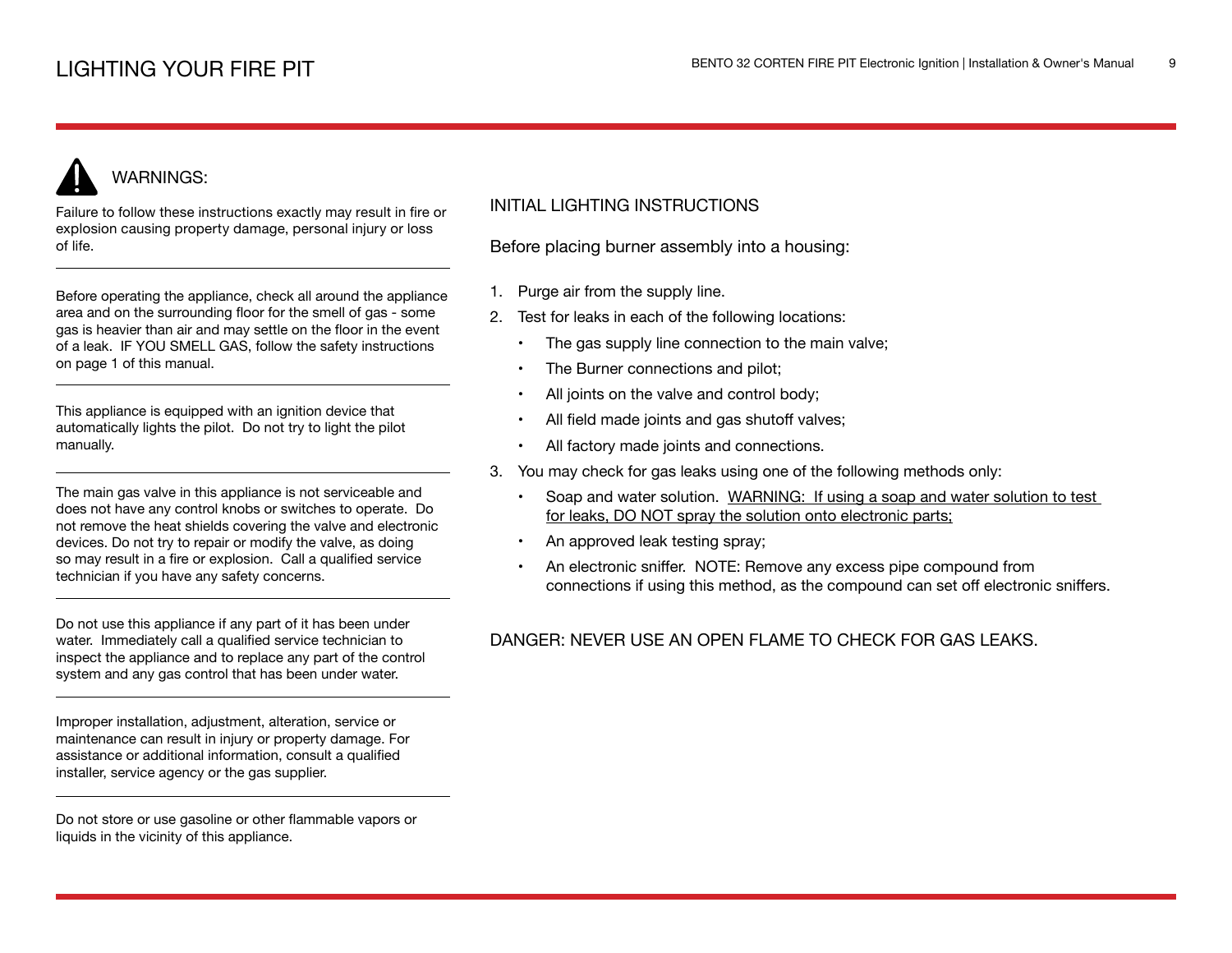#### WARNING:

This appliance is designed to be connected to a power source that is controllable by a switch.

Do not connect 24 VAC AC adapter to a live power source.

## OPERATING INSTRUCTIONS

- 1. STOP! Read the safety information on pages 1, 2 and 9 of this manual.
- 2. Turn off all electric power to the appliance.
- 3. Do not attempt to light the pilot manually.
- 4. Turn the manual gas control valve to the OFF position.
- 5. Wait five (5) minutes to clear out any residual gas, then check for the smell of gas at and around the appliance, including near the floor. If you smell gas, STOP! Follow the instructions on page 1 of this manual. If you do not smell gas, continue to the next step.
- 6. Turn the manual gas control valve to the ON position.
- 7. Plug the supplied 24 VAC AC adapter into a 110V power outlet.
- 8. Connect the AC adapter to the AC input plug at the unit.
- 9. Place Burner Assembly in Housing
- 10. To ignite burner, turn on electric power to the appliance.
- 11. To turn off appliance, turn off electric power to the appliance.

### TURNING OFF THE GAS TO THE APPLIANCE

- 1. Turn off all electric power supplied to the appliance if service is to be performed. Unplug the 24 VAC AC adapter from the power outlet.
- 2. If necessary, remove the burner from the housing to access the manual gas valve.
- 3. Turn the main manual shutoff valve to the full OFF position.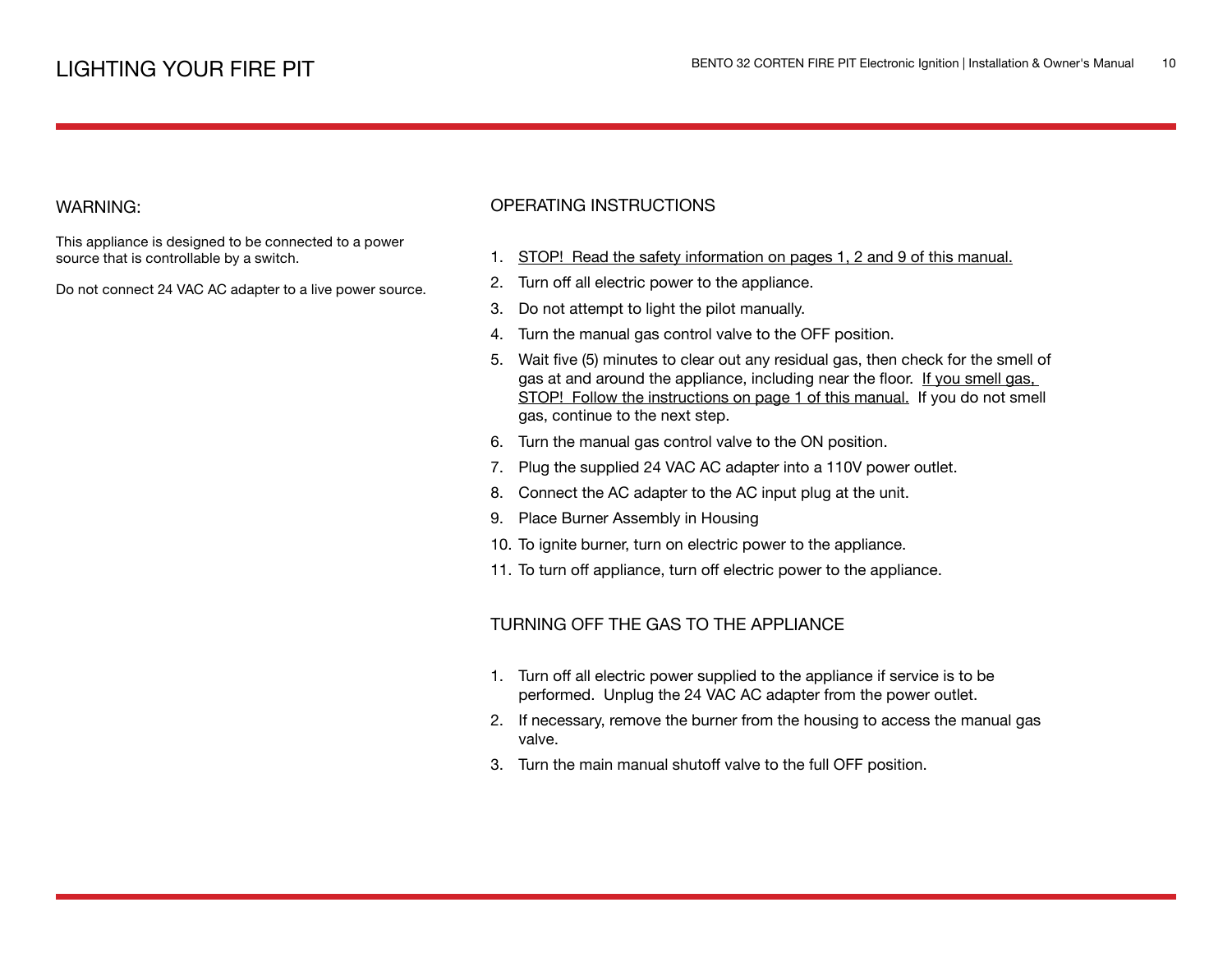## KEEP YOUR FIRE PIT COVERED

Covering your fire pit with its all-weather cover when not in use will prolong the life of all its components.

WARNING: Turn off gas before servicing fire pit.

We recommend that a qualified service technician perform the following check-ups at the beginning of each fire pit season.

If any irregularities are apparent with operation. Please refer to Troubleshooting guide, pages 12-13.

## BURNER ELEMENT AND PILOT

Inspect the burner at regular intervals at least twice a year. Keep the burner and pilot area clean by vacuuming or brushing. Make sure the burner porting and burner air openings are free of obstructions at all times. Remove pilot cover to inspect pilot.

Remove topping from top of burner ring and Inspect area around the burner. Remove any lint or foreign material with a brush or vacuum cleaner.

#### PILOT FLAME

The flames from the pilot should be visually checked as soon as the unit is installed, and periodically during normal operation. The pilot flame must always be present when the fire pit is in operation. The pilot flame has two distinct flames: one engulfing the flame sensor and the other reaching to the main burner.



PILOT ASSEMBLY

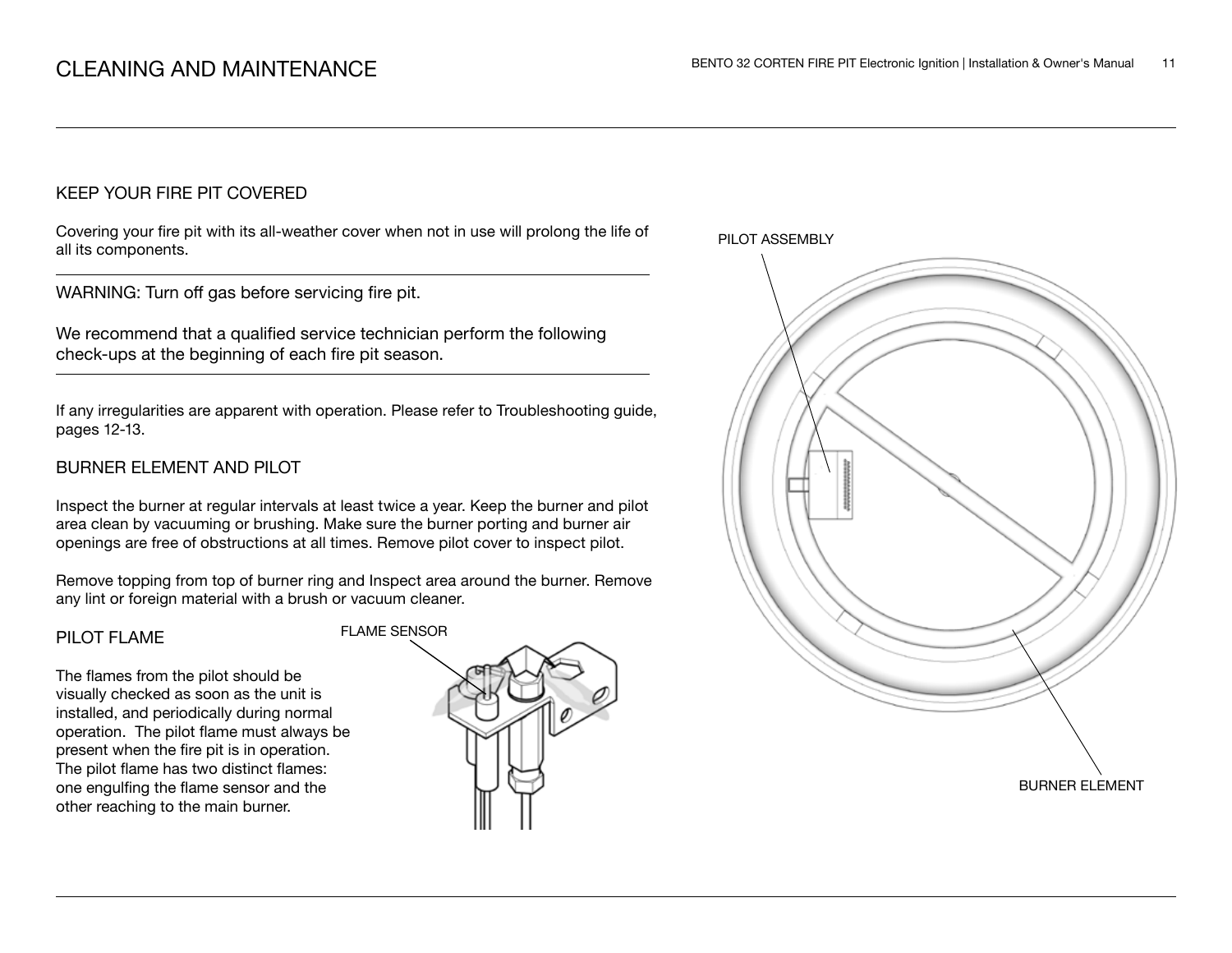| <b>WARNING:</b>                                                                                                                                                                                                                                   | <b>OBSERVED PROBLEM</b>                                                                                                                                                                 |    | <b>POSSIBLE CAUSE</b>                             |    | <b>REMEDY</b>                                                                                                                                                                                                                     |  |
|---------------------------------------------------------------------------------------------------------------------------------------------------------------------------------------------------------------------------------------------------|-----------------------------------------------------------------------------------------------------------------------------------------------------------------------------------------|----|---------------------------------------------------|----|-----------------------------------------------------------------------------------------------------------------------------------------------------------------------------------------------------------------------------------|--|
| Turn off appliance and let cool before<br>servicing. Only a qualified service person<br>should service and repair this appliance.                                                                                                                 | Burner shuts off/relights intermittently.                                                                                                                                               |    | Wind or gusts in excess of 16 km/h<br>$(10$ mph). |    | Protect pilot from wind with<br>decorative topping - sides of pilot<br>housing may be covered. DO<br>NOT BLOCK IGNITION PORT.<br>In the case of consistently windy<br>conditions, a protective glass<br>barrier may be necessary. |  |
|                                                                                                                                                                                                                                                   |                                                                                                                                                                                         | 2. | Air present in gas line                           | 2. | Ensure gas line is thoroughly bled                                                                                                                                                                                                |  |
|                                                                                                                                                                                                                                                   |                                                                                                                                                                                         | 3. | Not enough air to pilot                           | 3. | Ensure ventilation holes/gaps are<br>not obstructed                                                                                                                                                                               |  |
|                                                                                                                                                                                                                                                   | Unit is smoking / sooting excessively.<br>(Note: It is natural and unavoidable for<br>appliance sets to produce moderate<br>levels of carbon (soot) where flames<br>contact the media.) | 1. | Poor fuel quality                                 |    | Contact local natural gas<br>company                                                                                                                                                                                              |  |
| IMPORTANT: Operating unit where<br>impurities in air exist may create                                                                                                                                                                             |                                                                                                                                                                                         | 2. | Excessive flame impingement or<br>blockage        | 2. | Separate the stones to allow<br>more flame passage                                                                                                                                                                                |  |
| odors. Cleaning supplies, paint, paint<br>remover, cigarette smoke, cements<br>and glues, new carpet or textiles,<br>etc., create fumes. These fumes may<br>mix with combustion air and create<br>odors. These odors will disappear<br>over time. |                                                                                                                                                                                         | 3. | Improper fuel/air mixture                         | 3. | Remove any foreign items from<br>the flame pattern and/or check<br>for proper orifice sizing                                                                                                                                      |  |
|                                                                                                                                                                                                                                                   | Burner is excessively noisy<br>(Note: The movement and combustion                                                                                                                       |    | Passage of air/gas across irregular<br>surfaces   |    | Relieve any tight bends or kinks<br>in gas supply line                                                                                                                                                                            |  |
|                                                                                                                                                                                                                                                   | of gas will create low, unavoidable<br>levels of noise.)                                                                                                                                | 2. | Excessive gas pressure on natural<br>gas units    | 2. | Check/reset gas regulator<br>pressure                                                                                                                                                                                             |  |
|                                                                                                                                                                                                                                                   | Gas odor even when power is off                                                                                                                                                         | 1. | Gas leak. See Warning statement<br>above.         |    | Locate and correct all leaks (see<br>Checking Gas Connections, pg 8)                                                                                                                                                              |  |
|                                                                                                                                                                                                                                                   |                                                                                                                                                                                         |    | Main gas valve defective.                         | 2. | Replace gas valve                                                                                                                                                                                                                 |  |
|                                                                                                                                                                                                                                                   | Unit produces unwanted odors                                                                                                                                                            |    | Gas leak. See Warning statement<br>below.         |    | Locate and correct all leaks (see<br>Checking Gas Connections, pg 8)                                                                                                                                                              |  |



Shut off gas supply. Do not try to light any appliance. Do not touch any electrical switch; do not use any phone in the vicinity of the appliance.

Immediately call your gas supplier from a safe distance. Follow your gas supplier's instructions.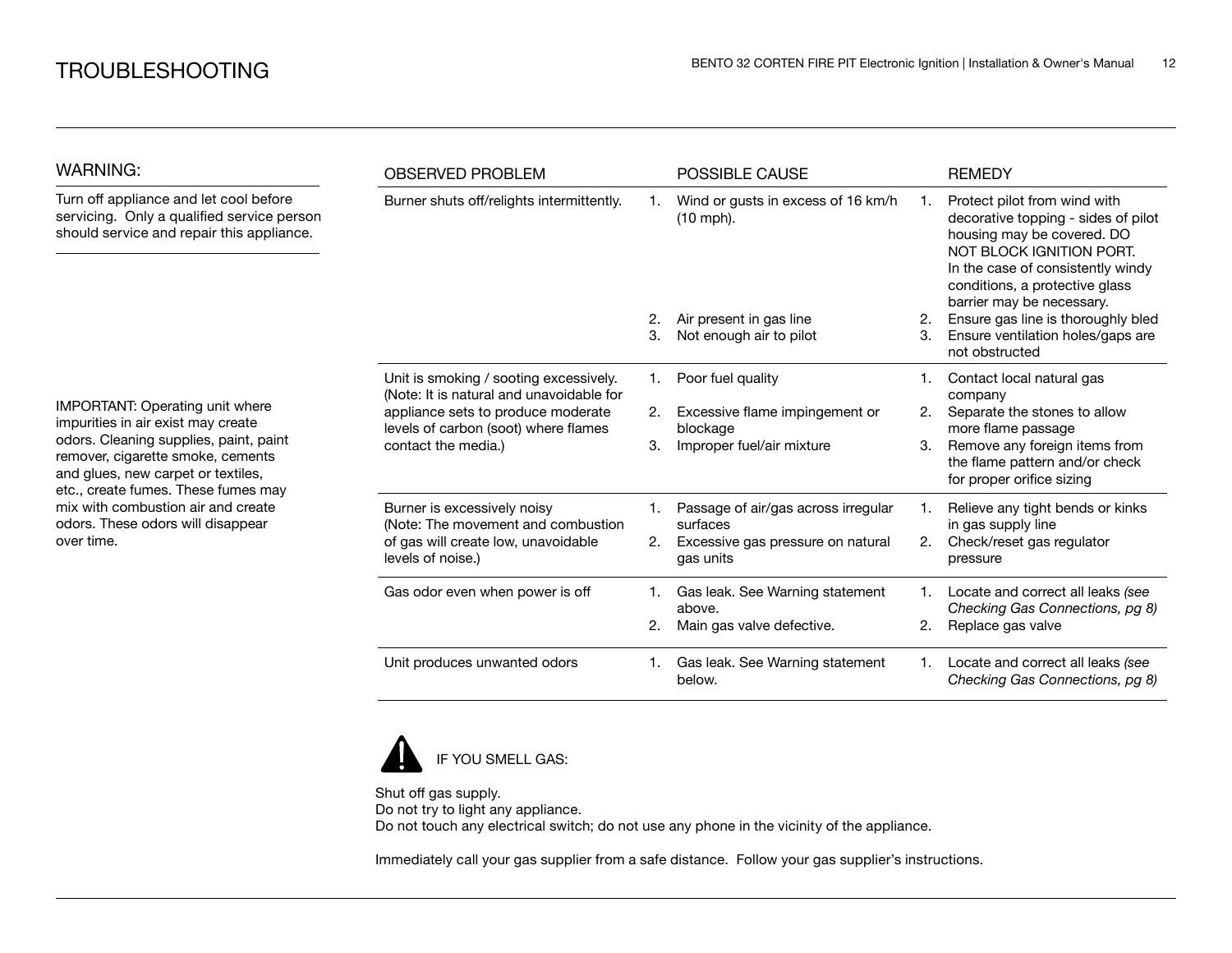WARNING:

| <b>WARNING:</b>                                                                                                                   | <b>OBSERVED PROBLEM</b>                                               |                | POSSIBLE CAUSE                                                                                                 |                                  | <b>REMEDY</b>                                                                                                                                                                                                                                                          |
|-----------------------------------------------------------------------------------------------------------------------------------|-----------------------------------------------------------------------|----------------|----------------------------------------------------------------------------------------------------------------|----------------------------------|------------------------------------------------------------------------------------------------------------------------------------------------------------------------------------------------------------------------------------------------------------------------|
| Turn off appliance and let cool before<br>servicing. Only a qualified service person<br>should service and repair this appliance. | When power is turned on, nothing<br>happens                           | 1.             | No power to unit                                                                                               | $\mathbf{1}$ .<br>2.<br>3.<br>4. | Check connections between<br>controls, power adapter and<br>power source<br>Check power at source<br>Verify that power adapter is<br>functioning correctly<br>If you are using a third-party<br>remote control unit, verify that<br>this unit is functioning correctly |
|                                                                                                                                   | When power is turned on, there is a<br>spark at pilot but no ignition | 1.<br>2.<br>3. | Gas supply turned off or manual<br>shutoff valve closed<br>Air in gas lines when installed<br>Pilot is clogged | 1.<br>2.<br>3.                   | Turn off gas supply or open<br>manual shutoff valve<br>Purge air from the supply line<br>Clean pilot (see Cleaning and<br>Maintenance, page 11) or replace<br>pilot assembly                                                                                           |
|                                                                                                                                   |                                                                       | 4.             | Pilot valve lead is loose/<br>disconnected                                                                     | 4.                               | Check/reconnect lead                                                                                                                                                                                                                                                   |
|                                                                                                                                   | Burner does not light after pilot is lit                              | 1.<br>2.       | Burner orifice is clogged<br>Inlet gas pressure is too low                                                     | 1.<br>2.                         | Clean burner orifice<br>Contact local gas or propane<br>supplier                                                                                                                                                                                                       |
|                                                                                                                                   |                                                                       | 3.<br>4.       | Flame sensor or Main Valve lead<br>loose/disconnected<br>Ignition Control Board failure                        | 3.<br>4.                         | Reconnect / replace lead<br>Replace Board                                                                                                                                                                                                                              |
|                                                                                                                                   | Delayed burner ignition                                               | 1.             | Lighting port is blocked                                                                                       | 1.                               | Remove burner media/debris<br>from Lighting Port                                                                                                                                                                                                                       |
|                                                                                                                                   | Burner flame is too low or too high                                   | 1.             | Incorrect gas supply or pressure                                                                               | 1.                               | Check for proper gas supply<br>pressure                                                                                                                                                                                                                                |
|                                                                                                                                   |                                                                       | 2.             | Blocked burner orifice or burner<br>ports                                                                      | 2.                               | Free burner orifice and burner<br>ports of any burrs, paint, or other<br>blockage                                                                                                                                                                                      |
|                                                                                                                                   |                                                                       | 3.             | Improper burner orifice size                                                                                   | З.                               | Verify proper burner orifice sizing<br>(see page 4)                                                                                                                                                                                                                    |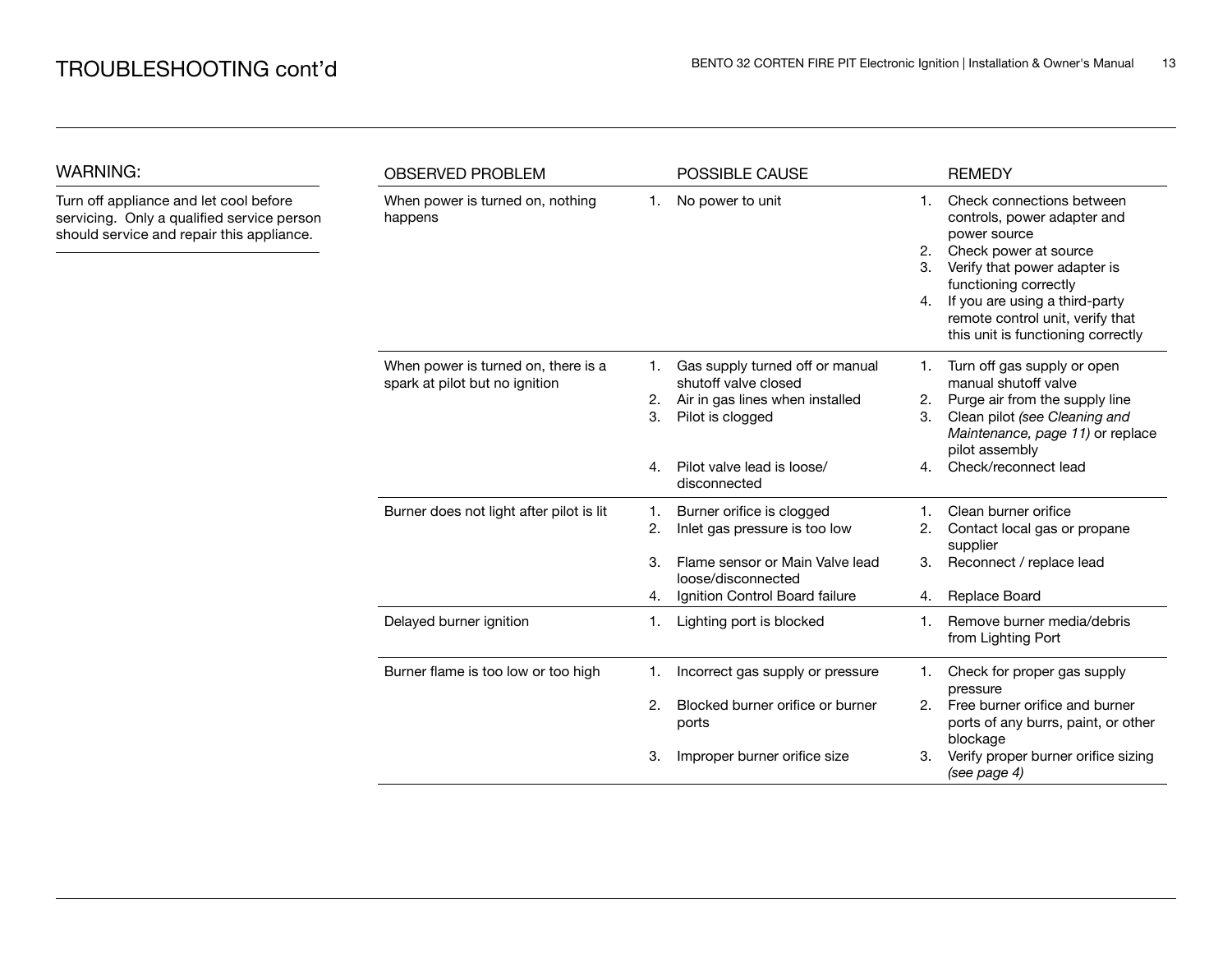|    |                                      | <b>Natural Gas</b>    | Propane           |
|----|--------------------------------------|-----------------------|-------------------|
| 1  | <b>Pilot Cover</b>                   | CIR-EPC               | same              |
| 1a | <b>Pilot Shroud</b>                  | CIR-EPC               | same              |
| 2  | Pilot Assembly                       | <b>PIL-E-410</b>      | PIL-E-410LP       |
| 3  | 18" Burner Ring                      | CIR-18-BUR            | same              |
| 4  | <b>Burner Pan</b>                    | CIR-18-PAN            | same              |
| 5  | Venturi                              | CIR-VEN-1             | same              |
| 5a | Air Shutter                          |                       |                   |
| 6  | Orifice                              | FIT-ORI-18            | FIT-ORI-37        |
|    | 3/8" Flare Adapter                   |                       |                   |
| 8  | Flex Connector                       | CON-SS-5MM-12         | same              |
| 9  | <b>CIR Control Box</b>               | see drawing           | same              |
| 10 | <b>Control Box Chassis</b>           | CIR-E-CHA             | same              |
| 11 | Power Adapter 120V-NA<br>(not shown) | E-POW-24VAC           | same              |
| 12 | Burner Media (not shown)             | Crushed Glass 17.5 kg | Lava Pebbles 15 L |
| 13 | Topping Media (not shown)            | Various               | Various           |
| 14 | Fabric Cover (not shown)             | COV-BEN32-LC          | same              |
| 15 | Corten Vessel (not shown)            | BEN32-10              | same              |

WARNING: Failure to position parts in accordance with diagrams or failure to use parts specifically approved for this appliance may result in property damage or personal injury.

REPLACEMENT PARTS ARE AVAILABLE FROM PALOFORM

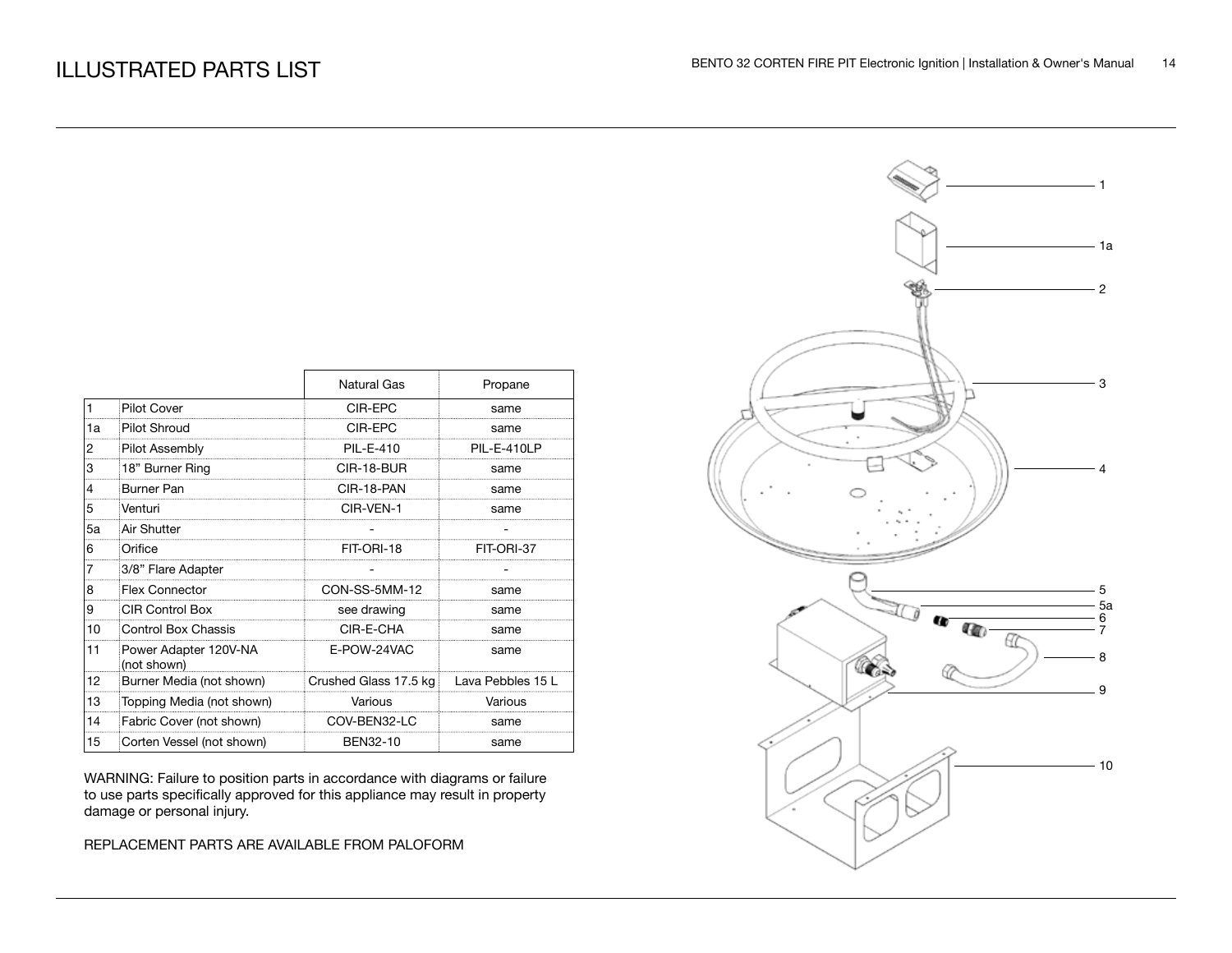|                         |                            | Natural Gas            | Propane           |
|-------------------------|----------------------------|------------------------|-------------------|
| $\vert$ 1               | CIR Control Box Cover      | CIR-E-BOX              | same              |
| 1a                      | CIR Control Box Housing    | CIR-E-BOX              | same              |
| $\overline{2}$          | Dual Solenoid Valve        | E-VAL-BASO             | w/ LP reg. spring |
| 3                       | 3/8"x1-1/2" - Nipple       |                        |                   |
| $\overline{\mathbf{4}}$ | 3/8" Bulkhead Union        |                        |                   |
| 5                       | 3/8" Street Elbow          |                        |                   |
| 6                       | Pilot Assembly             | PIL-E-410              | PIL-E-410LP       |
| 17                      | Shrink-fit Cord Grip       |                        |                   |
| 8                       | Ignition Control Board     | E-BOARD-CC9            | same              |
| 9                       | 3/8" Flare Adapter         |                        |                   |
| 10                      | 3/8" Close Nipple          |                        |                   |
| 11                      | <b>Barrel Connector</b>    | part of wiring harness |                   |
| 12                      | Wiring Harness (not shown) | E-WIR-KIT              | same              |

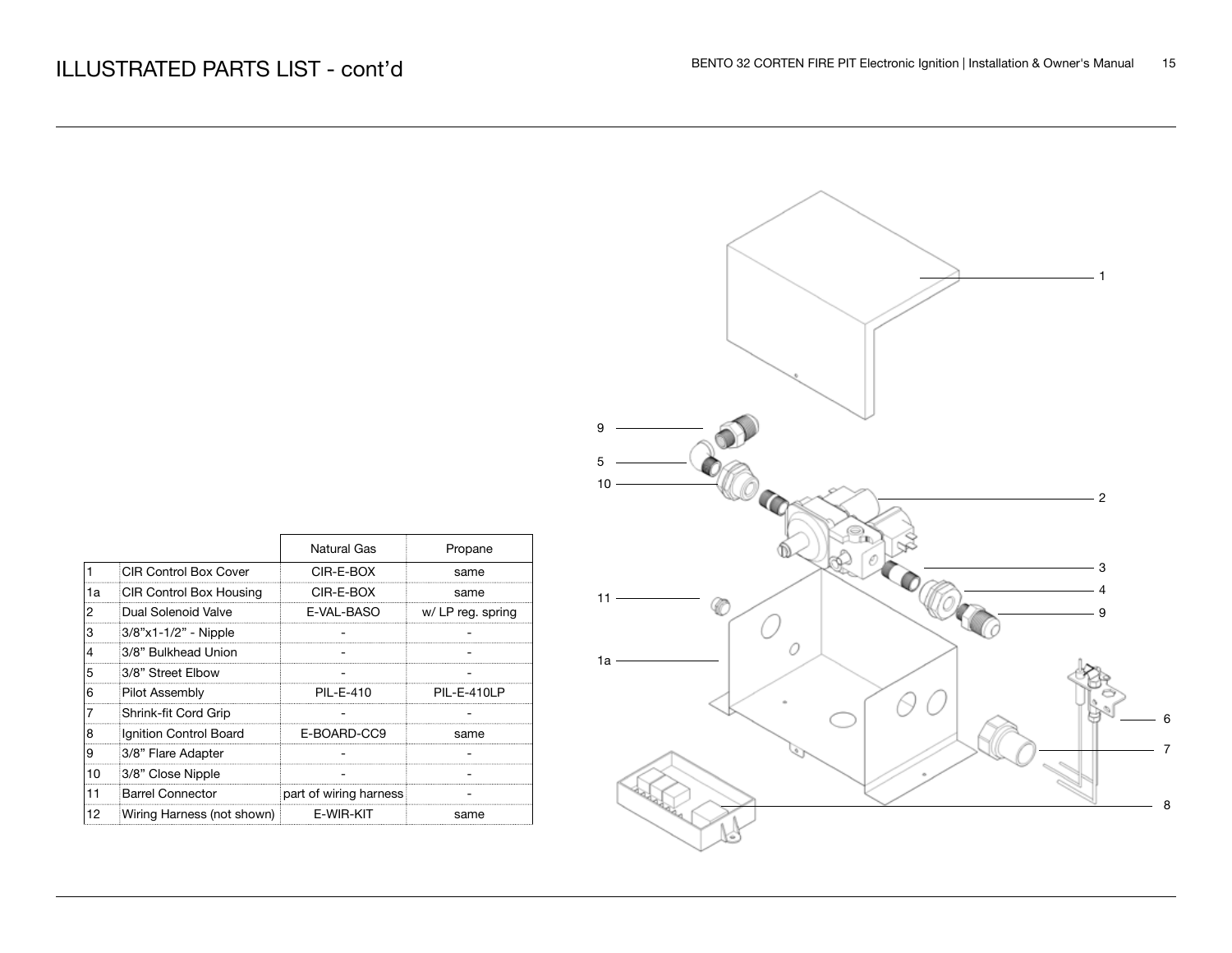

IGNITION CONTROL BOARD: E-BOARD-CC9